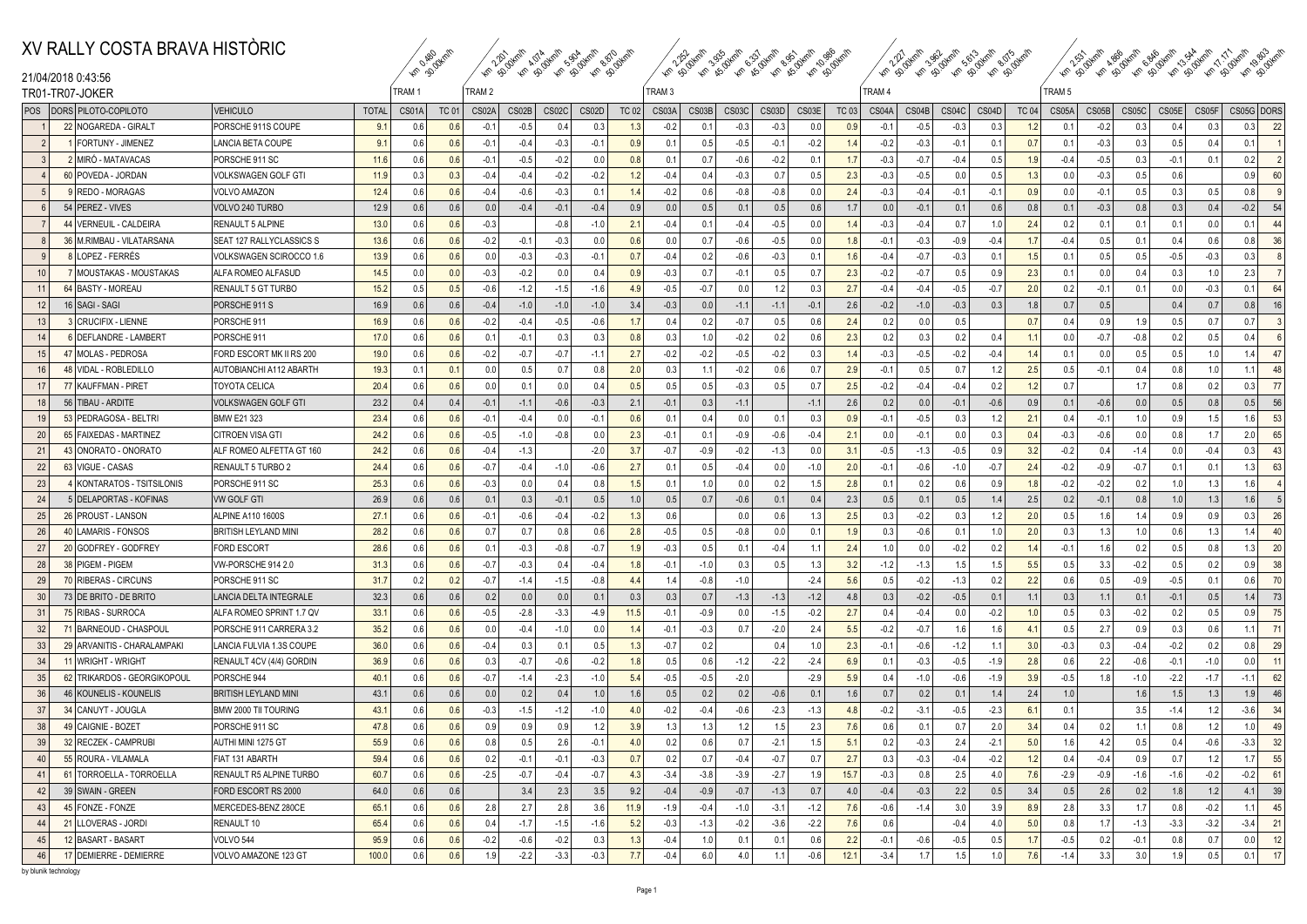$T$ RAM 7 km 3 .0 km 4 .09 km 4 .00 km 4 .09 km 4 .09 km 4 .09 km 4 .09 km 4 .09 km 4 .09 km 4 .09 km 4 .09 km 4 .09<br>A .09 km 4 .09 km 4 .09 km 4 .09 km 4 .09 km 4 .09 km 4 .09 km 4 .09 km 4 .09 km 4 .09 km 4 .09 km 4 .09 km 4 km 5.737 km 13.687 km 9.9 km 13.69 km 13.69 km 13.69 km 13.69 km 13.69 km 13.69 km 13.69 km 13.69 km 13.69 km <br>Km 13.687 km 13.69 km 13.69 km 13.69 km 13.69 km 13.69 km 13.69 km 13.69 km 13.69 km 13.69 km 13.69 km 13.69 k

### 21/04/2018 0:43:56 TR01-TR07-JOKER

|                  | TR01-TR07-JOKER                         |                               |        |              |        |        |        |        |              | TRAM 6  |        |         |         |        |              | tram 7 |        |        |        |        |            |                |
|------------------|-----------------------------------------|-------------------------------|--------|--------------|--------|--------|--------|--------|--------------|---------|--------|---------|---------|--------|--------------|--------|--------|--------|--------|--------|------------|----------------|
| POS <sup>-</sup> | DORS PILOTO-COPILOTO                    | <b>VEHICULO</b>               | CS05H  | <b>CS051</b> | CS05J  | CS05K  | CS05L  | CS05M  | <b>TC 05</b> | CS06A   | CS06B  | CS06C   | CS06D   | CS06E  | <b>TC 06</b> | CS07A  | CS07B  | CS07C  | CS07D  | CS07E  | TC 07 DORS |                |
|                  | 22<br>NOGAREDA - GIRALT                 | PORSCHE 911S COUPE            |        | $-0.4$       | 0.0    | 0.0    | $-0.2$ | $-0.3$ | 2.5          | 0.0     | 0.4    | 0.0     | 0.4     | 0.4    | 1.2          | 0.3    | 0.1    | $-0.5$ | 0.0    | 0.5    | 1.4        | 22             |
| $\overline{2}$   | FORTUNY - JIMENEZ                       | LANCIA BETA COUPE             | 0.0    |              | $-0.3$ | 0.1    | 0.5    | 0.6    | 3.2          | 0.4     | 0.2    | 0.2     | $-0.1$  | 0.0    | 0.9          | $-0.1$ | 0.7    | $-0.1$ | 0.1    | $-0.4$ | 1.4        | $\overline{1}$ |
| $\mathbf{3}$     | MIRÓ - MATAVACAS                        | PORSCHE 911 SC                | $-0.6$ | $-0.7$       | $-0.5$ | $-0.2$ | 0.2    | 0.2    | 4.0          | 0.3     | 0.1    | 0.2     | $-0.5$  | 0.1    | 1.2          | 0.4    | 0.6    | $-0.2$ | $-0.2$ |        | 1.4        | $\overline{2}$ |
| $\overline{4}$   | 60 POVEDA - JORDAN                      | VOLKSWAGEN GOLF GTI           | 0.1    | $-0.1$       | 0.3    | 0.4    | 0.0    | 0.4    | 3.6          | 0.1     | 0.3    | 0.4     | 0.3     | 0.2    | 1.3          | 0.4    | 0.3    | $-0.9$ | $-0.1$ | 0.2    | 1.9        | 60             |
| $5\phantom{.0}$  | 9 <sup>1</sup><br><b>REDO - MORAGAS</b> | VOLVO AMAZON                  | 0.5    | 0.1          | 0.3    | 0.6    | 0.1    | 0.2    | 4.0          | 0.1     | 0.7    | 0.6     |         | 0.4    | 1.8          | 0.0    | 0.2    | $-0.6$ | 0.0    | 0.5    | 1.3        | 9              |
| $6\overline{6}$  | 54 PEREZ - VIVES                        | VOLVO 240 TURBO               |        | 0.0          | 0.1    | $-0.2$ | 0.5    | 0.1    | 3.0          | 0.4     | 0.3    | 1.0     | 0.8     | 0.4    | 2.9          | 1.2    | 0.0    | $-1.0$ | 0.6    | $-0.2$ | 3.0        | 54             |
| $\overline{7}$   | 44 VERNEUIL - CALDEIRA                  | <b>RENAULT 5 ALPINE</b>       | $-0.1$ | 0.2          | 0.1    | $-0.1$ | $-1.0$ | $-0.4$ | 2.5          | 0.4     | 0.3    | 0.4     | 0.4     | 0.3    | 1.8          | 0.9    | 0.6    | 0.0    | 0.2    | 0.5    | 2.2        | 44             |
| $\,$ 8           | 36 M.RIMBAU - VILATARSANA               | SEAT 127 RALLYCLASSICS S      | $-0.8$ | 0.1          | 0.1    | 0.2    | $-0.9$ | 0.2    | 5.1          | 0.6     | 1.1    | 0.6     | 0.4     | 0.3    | 3.0          | 0.2    | 0.1    |        | 0.2    | 0.3    | 0.8        | 36             |
| 9                | 8 LOPEZ - FERRÉS                        | VOLKSWAGEN SCIROCCO 1.6       | 0.4    | $-0.6$       | $-0.1$ |        | $-1.1$ | $-0.3$ | 4.7          | 0.3     | $-0.2$ | $-0.2$  | 0.3     | 0.2    | 1.2          | 0.6    | 1.0    | $-0.5$ | 0.3    | 1.2    | 3.6        | 8              |
| 10               | 7 MOUSTAKAS - MOUSTAKAS                 | ALFA ROMEO ALFASUD            | 0.2    | $-0.1$       | 0.1    |        | $-0.4$ | 0.2    | 5.1          | 0.2     | 0.0    | 0.1     | $-1.1$  | $-0.1$ | 1.5          | 0.2    | 0.5    | $-1.4$ | $-0.2$ | $-0.1$ | 2.4        | $\overline{7}$ |
| 11               | 64 BASTY - MOREAU                       | RENAULT 5 GT TURBO            |        | $-0.2$       | 0.2    | 0.8    | $-0.9$ | $-0.1$ | 3.0          | $-0.1$  | $-0.1$ | $-0.5$  | 0.6     | $-0.3$ | 1.6          | $-0.1$ | $-0.2$ | $-0.1$ | $-0.1$ | 0.0    | 0.5        | 64             |
| 12               | 16 SAGI - SAGI                          | PORSCHE 911 S                 | 0.0    | $-0.4$       | 0.2    | 0.4    | 0.4    | 0.5    | 5.0          | 0.0     | 0.6    | 0.3     | 0.5     | 0.4    | 1.8          | 0.0    | 0.3    | $-0.7$ | 0.2    | 0.5    | 1.7        | 16             |
| 13               | 3 CRUCIFIX - LIENNE                     | PORSCHE 911                   | $-0.7$ | 0.2          | 0.2    | 0.8    | $-0.6$ | 0.4    | 8.0          | $-0.4$  | $-0.2$ | 0.4     | 0.2     | $-0.3$ | 1.5          | 0.0    | $-0.5$ | $-1.0$ | 0.0    | $-0.5$ | 2.0        | 3              |
| 14               | 6 DEFLANDRE - LAMBERT                   | PORSCHE 911                   | $-0.9$ | $-0.3$       | 0.9    | 0.7    | $-0.2$ | 0.5    | 6.1          | 0.6     |        | 1.2     | 1.0     | 0.9    | 3.7          | 0.3    | $-0.8$ | $-0.2$ | 0.8    | 0.3    | 2.4        | $6\,$          |
| 15               | 47 MOLAS - PEDROSA                      | FORD ESCORT MK II RS 200      |        | 1.5          | 1.9    | 0.2    | 0.4    | 0.5    | 8.0          | 0.3     | 0.6    | 0.7     | 1.2     | 1.1    | 3.9          | 0.2    | 0.2    | $-0.1$ | 0.0    | 0.5    | 1.0        | 47             |
| 16               | 48 VIDAL - ROBLEDILLO                   | AUTOBIANCHI A112 ABARTH       | $-0.2$ | $-0.1$       |        | 0.6    | $-0.9$ | $-0.3$ | 6.0          | 0.7     | 0.9    | 0.8     | 0.8     | 0.3    | 3.5          | 0.2    | $-0.2$ | $-0.5$ | 0.7    | 0.7    | 2.3        | 48             |
| 17               | 77<br><b>KAUFFMAN - PIRET</b>           | TOYOTA CELICA                 | 0.2    | 0.6          | 0.7    | 0.9    | 0.3    | 0.5    | 6.9          | 0.8     | 0.0    | 0.4     | 3.3     | 0.4    | 4.9          | 0.3    | 0.7    | 0.6    | 1.1    | 1.1    | 3.8        | 77             |
| 18               | 56 TIBAU - ARDITE                       | VOLKSWAGEN GOLF GTI           | 0.8    | 1.2          | 1.6    | 1.5    | 1.2    | 1.1    | 9.9          | 0.6     | 1.0    | 1.0     | 0.5     | 0.7    | 3.8          | 0.9    | 0.2    | 0.2    | 0.9    | 1.3    | 3.5        | 56             |
| 19               | 53<br>PEDRAGOSA - BELTRI                | BMW E21 323                   | $-1.1$ | 0.3          | 0.8    | 0.9    | 0.3    | 0.5    | 9.4          | 0.8     | 1.3    | 1.6     | 1.8     | 1.6    | 7.1          | 0.9    | 0.8    | $-0.2$ | 0.8    |        | 2.7        | 53             |
| 20               | 65<br><b>FAIXEDAS - MARTINEZ</b>        | CITROEN VISA GTI              | 1.0    | $-1.9$       | 0.6    | 0.7    | $-0.2$ | $-0.1$ | 9.9          | $-0.4$  | 0.4    | 0.7     | 1.4     | 1.2    | 4.1          | 0.3    | 1.0    | 1.5    | 2.0    |        | 4.8        | 65             |
| 21               | 43 ONORATO - ONORATO                    | ALF ROMEO ALFETTA GT 160      | 0.7    | $-0.2$       | 0.6    | $-0.6$ | $-1.1$ | $-0.9$ | 6.8          | $-0.5$  | 0.8    | $-0.2$  | 1.4     | $-1.7$ | 4.6          | 0.1    | $-0.7$ | $-0.9$ | $-0.2$ | 0.3    | 2.2        | 43             |
| 22               | 63 VIGUE - CASAS                        | RENAULT 5 TURBO 2             | $-0.3$ | $-0.9$       | 0.9    |        | $-0.7$ | 0.4    | 6.5          | 0.4     | 1.0    | 1.1     | 1.0     | 1.0    | 4.5          | 0.2    | 0.5    | 0.7    | 1.6    | 2.7    | 5.7        | 63             |
| 23               | KONTARATOS - TSITSILONIS                | PORSCHE 911 SC                | 1.2    | 1.0          | 0.4    | 0.6    | 0.7    | 0.5    | 8.9          | 0.8     | 1.4    | 1.2     |         | 1.1    | 4.5          | 0.8    | 1.0    | 0.7    | 1.0    | 1.7    | 5.2        | $\overline{4}$ |
| 24               | 5 DELAPORTAS - KOFINAS                  | VW GOLF GTI                   | 1.7    | 0.3          | 1.1    | 1.9    | 0.4    | 0.8    | 11.2         | 1.0     | 1.3    | 1.6     |         | 1.0    | 4.9          | 0.7    | 1.0    | 0.4    | 1.1    | 1.2    | 4.4        | 5              |
| 25               | 26   PROUST - LANSON                    | <b>ALPINE A110 1600S</b>      | 1.2    | $-2.2$       | 0.1    | 1.9    | 0.8    | 0.9    | 12.7         | 0.5     | 0.4    | 0.2     | 0.1     | 1.0    | 2.2          | 1.6    | 0.9    | $-1.1$ | 0.6    | 1.6    | 5.8        | 26             |
| 26               | 40 LAMARIS - FONSOS                     | BRITISH LEYLAND MINI          |        | $-2.0$       | $-0.1$ | 0.1    | $-0.3$ | 0.6    | 9.0          | 1.1     | 0.8    | 1.3     | 0.9     | 0.5    | 4.6          | 2.1    | 0.7    | 0.9    | 1.7    | 1.9    | 7.3        | 40             |
| 27               | 20 GODFREY - GODFREY                    | <b>FORD ESCORT</b>            | 0.4    | 0.5          |        | 1.3    | 0.4    | 1.3    | 8.4          | 0.7     | 1.7    | 1.3     | 2.1     | 1.1    | 6.9          | 0.8    | 1.0    | 2.1    | 1.6    | 1.5    | 7.0        | 20             |
| 28               | 38<br>PIGEM - PIGEM                     | VW-PORSCHE 914 2.0            |        | $-1.6$       | $-0.3$ | 1.5    | $-2.1$ | $-0.2$ | 11.3         | $-1.0$  | $-0.7$ | $-0.6$  | 0.5     | $-1.0$ | 3.8          | $-1.0$ | $-0.8$ | $-1.8$ | $-0.9$ | $-0.6$ | 5.1        | 38             |
| 29               | 70 RIBERAS - CIRCUNS                    | PORSCHE 911 SC                | 0.7    | 0.5          | 0.1    | 2.0    | 0.3    | 1.5    | 8.3          | $-0.4$  | 1.2    | 0.7     | 1.0     | 1.3    | 4.6          | $-0.4$ | 0.3    | 1.4    | 2.2    | 2.1    | 6.4        | 70             |
| 30               | 73 IDE BRITO - DE BRITO                 | <b>LANCIA DELTA INTEGRALE</b> | 1.6    | 1.4          | 2.3    |        | 1.4    | 1.9    | 12.1         | 0.8     | 1.2    | 1.1     | 2.2     | 1.7    | 7.0          | 0.5    | 0.8    | 0.7    | 1.2    | 3.2    | 6.4        | 73             |
| 31               | 75 RIBAS - SURROCA                      | ALFA ROMEO SPRINT 1.7 QV      | 2.6    | $-1.4$       | $-1.7$ | 0.8    | $-0.9$ | $-0.8$ | 10.8         | 0.4     | 0.5    | 0.3     | 1.2     | 0.3    | 2.7          | 0.6    | 0.6    | 0.1    | 0.7    | 1.8    | 3.8        | 75             |
| 32               | 71 BARNEOUD - CHASPOUL                  | PORSCHE 911 CARRERA 3.2       | 2.0    | $-0.7$       | 1.0    |        | 0.0    | 1.5    | 11.3         | $-0.4$  | 1.5    | 0.5     | 1.7     | $-0.1$ | 4.2          | 1.0    | 2.0    | $-0.2$ | 1.6    | 3.3    | 8.1        | 71             |
| 33               | 29 ARVANITIS - CHARALAMPAKI             | LANCIA FULVIA 1.3S COUPE      | 0.3    | 2.1          | 1.7    | 3.7    | 0.5    | 1.9    | 12.4         | 0.5     | 1.2    | 1.9     | 2.3     | 1.2    | 7.1          | 0.7    | 0.7    | 1.4    | 2.6    | 3.9    | 9.3        | 29             |
| 34               | <b>WRIGHT - WRIGHT</b><br>11            | RENAULT 4CV (4/4) GORDIN      | 1.1    | $-0.3$       | 1.1    | 2.4    | 0.0    | 1.1    | 10.5         | 0.0     | 1.5    | 1.8     | 2.7     | 1.7    | 7.7          | 1.9    | 1.7    | 0.6    | 2.4    |        | 6.6        | 11             |
| 35               | TRIKARDOS - GEORGIKOPOUL<br>62          | PORSCHE 944                   | 2.9    | $-0.2$       | 0.2    | 1.2    | $-1.0$ | 0.5    | 14.3         | $-0.9$  | 1.0    | 0.3     | 2.3     | $-0.2$ | 4.7          | 0.7    | 0.9    | 0.4    | 1.7    | 1.6    | 5.3        | 62             |
| 36               | 46<br>KOUNELIS - KOUNELIS               | BRITISH LEYLAND MINI          | 2.1    | 1.2          | 1.8    | 2.6    | 1.1    | 1.9    | 18.0         | 0.1     | 1.2    | 1.6     | 2.6     | 1.4    | 6.9          | 1.2    | 1.8    | 3.0    | 2.5    | 3.5    | 12.0       | 46             |
| 37               | 34<br>CANUYT - JOUGLA                   | <b>BMW 2000 TII TOURING</b>   | 0.9    | 1.0          | 0.8    | 2.1    | 0.2    | 1.1    | 15.9         | $-0.8$  | 1.7    | 1.3     | 2.2     | 0.3    | 6.3          | 1.5    | 0.7    | 1.1    | 0.9    | 1.2    | 5.4        | 34             |
| 38               | 49 CAIGNIE - BOZET                      | PORSCHE 911 SC                | 0.6    | 0.5          | 0.6    | 1.6    | $-4.9$ | $-7.1$ | 20.0         | 0.8     | 3.7    | 1.0     |         | 1.7    | 7.2          | 2.4    | 1.9    | 0.0    | $-0.5$ | 0.3    | 5.1        | 49             |
| 39               | 32<br>RECZEK - CAMPRUBI                 | AUTHI MINI 1275 GT            | 4.4    | 1.8          | $-1.0$ | 1.3    | 0.3    | $-0.8$ | 20.2         | 1.0     | 1.6    | 2.0     | 2.1     | 1.4    | 8.1          | 4.0    | 2.5    |        | 3.1    | 3.3    | 12.9       | 32             |
| 40               | 55 ROURA - VILAMALA                     | FIAT 131 ABARTH               | 0.9    | 0.9          | 1.8    | 11.4   | 24.3   |        | 44.6         | 1.0     | 0.0    | $-0.1$  | 0.6     | 0.5    | 2.2          | 1.6    | 3.1    | 0.1    | 1.0    | 1.6    | 7.4        | 55             |
| 41               | 61 TORROELLA - TORROELLA                | RENAULT R5 ALPINE TURBO       |        | 2.2          | 2.5    | 2.6    | 1.0    | 2.6    | 18.3         | $-1.3$  | 1.1    | $-0.5$  | 0.5     | 0.8    | 4.2          | $-1.2$ | $-1.5$ | $-3.8$ | $-1.3$ | 2.2    | 10.0       | 61             |
| 42               | 39 SWAIN - GREEN                        | FORD ESCORT RS 2000           | $-2.2$ | 0.7          | 3.8    | 2.7    | 2.3    | 4.1    | 26.2         | 0.3     | 3.7    | 0.6     | 4.2     | 3.5    | 12.3         | 1.7    | 1.2    | $-1.1$ | 2.2    | 2.1    | 8.3        | 39             |
| 43               | 45<br>FONZE - FONZE                     | MERCEDES-BENZ 280CE           | 2.7    | $-0.7$       | $-0.6$ | $-4.1$ | $-3.4$ |        | 21.4         | 1.5     | 2.3    | 1.5     | 4.0     | 0.0    | 9.3          | 1.5    | 0.8    | $-0.3$ | 1.5    | 1.3    | 5.4        | 45             |
| 44               | 21<br>LLOVERAS - JORDI                  | RENAULT 10                    | 1.3    | $-6.5$       | $-5.3$ | $-4.1$ | $-4.5$ | $-3.7$ | 39.1         | $-0.6$  | 0.9    | 0.5     | 2.1     | 0.0    | 4.1          | 1.3    | 0.3    | $-1.4$ | 0.1    | 0.7    | 3.8        | 21             |
| 45               | 12 BASART - BASART                      | VOLVO 544                     | 0.6    | 1.3          | 1.0    | 0.0    | $-0.4$ | $-0.4$ | 6.0          | $-16.0$ |        | $-29.7$ | $-14.9$ | 13.4   | 74.0         | 1.8    | 1.4    | $-0.6$ | 2.8    | 3.5    | 10.1       | 12             |
| 46               | 17 DEMIERRE - DEMIERRE                  | VOLVO AMAZONE 123 GT          | 2.1    | 4.0          | 8.6    | 10.9   | 7.7    |        | 43.5         | 5.1     | $-1.2$ | $-2.4$  | 0.0     | $-0.4$ | 9.1          | 5.2    | $-6.8$ | $-2.0$ | 2.3    | 3.1    | 19.4       | 17             |
|                  |                                         |                               |        |              |        |        |        |        |              |         |        |         |         |        |              |        |        |        |        |        |            |                |

by blunik technology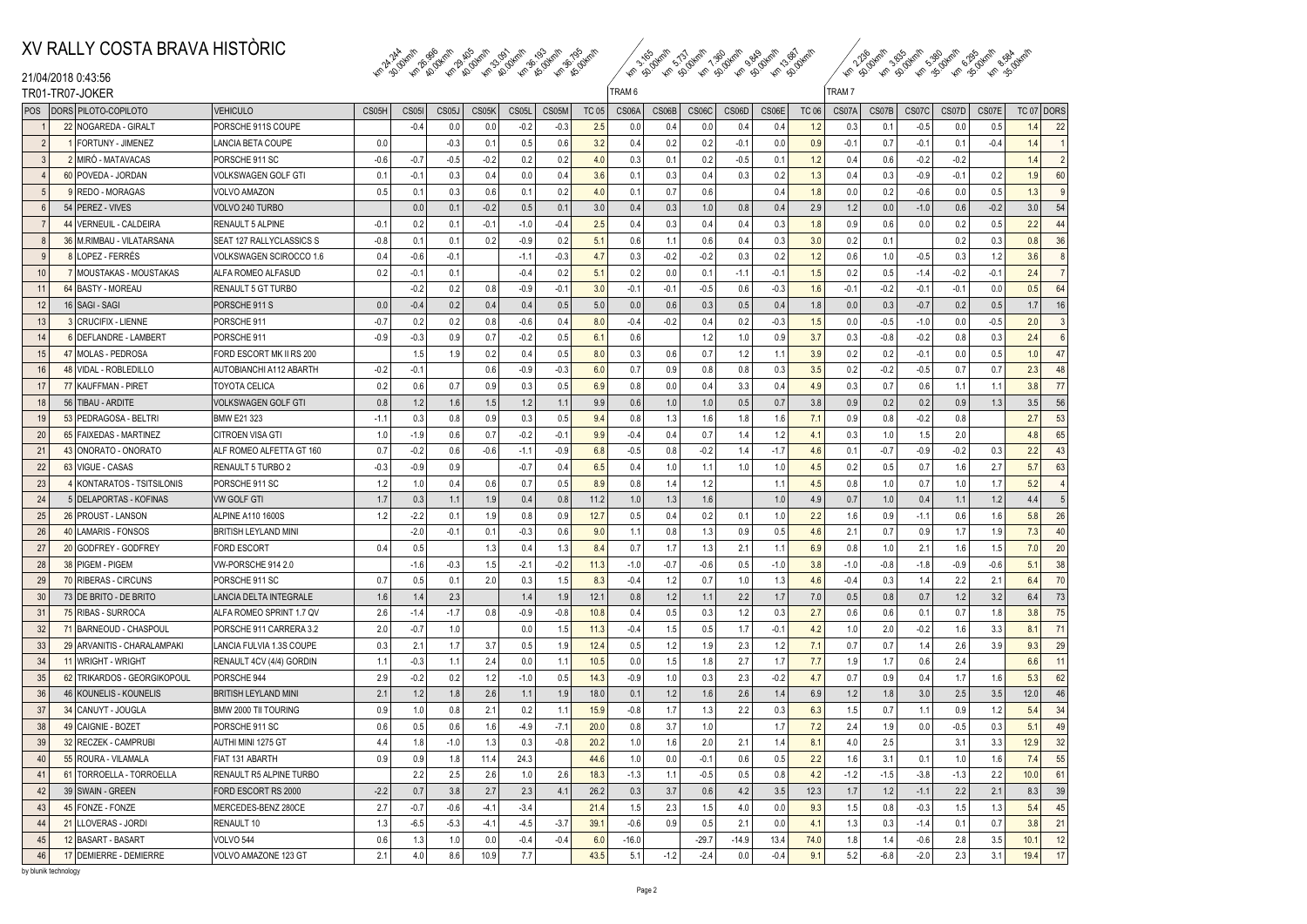$($ TRAM 1  $TRAM 2$  $TRAM 3$  $T$ RAM 4  $\sqrt{T}$ RAM 5 km 2.200 km 2.200 km 3.200 km 4.07 km 5.90 km 4.00 km 4.00 km 4.00 km 4.00 km 5.90 km 5.90 km 5.90 km 5.90 km **20.00 km**/h 20.00 km/h 20.00 km/h 20.00 km km 3.935 cm 5.95 km 5.95 km 5.95 km 5.95 km 5.95 km 5.95 km 5.95 km 5.95 km 5.95 km 5.95 km 5.95 km 5.95 km 5.<br>A strategy of the strategy of the strategy of the strategy of the strategy of the strategy of the strategy of  $\begin{matrix} \sqrt{4} \mathcal{N}_{\rm eff} \sim 0 & \mathcal{N}_{\rm eff} \sim 0 & \mathcal{N}_{\rm eff} \sim 0 & \mathcal{N}_{\rm eff} \sim 0 & \mathcal{N}_{\rm eff} \sim 0 & \mathcal{N}_{\rm eff} \sim 0 & \mathcal{N}_{\rm eff} \sim 0 & \mathcal{N}_{\rm eff} \sim 0 & \mathcal{N}_{\rm eff} \sim 0 & \mathcal{N}_{\rm eff} \sim 0 & \mathcal{N}_{\rm eff} \sim 0 & \mathcal{N}_{\rm eff} \sim 0 & \mathcal{N}_{\rm eff} \sim 0 & \mathcal{N}_{\rm eff} \sim 0 &$ 

### 21/04/2018 0:43:56 TR01-TR07-JOKER

| POS            | DORS PILOTO-COPILOTO         | <b>VEHICULO</b>                | <b>TOTAL</b> | CS01A | <b>TC 01</b> | CS02A   | CS02B   | CS02C   | CS02D   | <b>TC 021</b> | CS03A   | CS03B   | CS03C   | CS03D    | CS03E    | <b>TC 03</b> | CS04A   | CS04B   | CS04C   | CS04D   | <b>TC 04</b> | CS05A   | CS05B   | CS05C   | CS05E   | CS05F   | CS05G DORS     |
|----------------|------------------------------|--------------------------------|--------------|-------|--------------|---------|---------|---------|---------|---------------|---------|---------|---------|----------|----------|--------------|---------|---------|---------|---------|--------------|---------|---------|---------|---------|---------|----------------|
| 47             | 74 HANSEN - FREDERIKSEN      | LANCIA INTEGRALE               | 137.4        | 0.6   | 0.6          | 0.6     | 1.3     | 2.0     | 3.1     | 7.0           | 0.5     | 1.1     | 0.5     | 0.5      | 1.4      | 4.0          | 0.4     | 0.8     | 0.6     | 1.4     | 3.2          | 0.6     | 3.2     | 0.4     | 1.4     | 0.5     | 74<br>0.0      |
| 48             | 67 PRAT - GARCIA             | PORSCHE 924-S                  | 159.6        | 0.6   | 0.6          | 13.7    | 9.1     | $-1.7$  | $-2.3$  | 26.8          | 0.0     | $-1.1$  | $-1.3$  | $-5.9$   | $-3.9$   | 12.2         | $-0.4$  | $-0.8$  | $-0.3$  | $-3.4$  | 4.9          | 0.1     | 5.8     | $-3.1$  | $-4.5$  | $-5.6$  | 67<br>$-8.7$   |
| 49             | 58 TEXIER - TEXIER           | ALPINE RENAULT A 310           | 200.8        | 0.6   | 0.6          | 0.1     | $-0.7$  | $-0.5$  | 0.8     | 2.1           | $-3.7$  | 9.1     | $-10.7$ | $-12.1$  | $-16.9$  | 52.5         | $-0.3$  | $-1.5$  | $-0.1$  | 2.9     | 4.8          | 0.5     | 2.0     | 0.3     | 0.6     | 0.9     | 58<br>1.5      |
| 5 <sup>0</sup> | 201<br>MARTI - TIBAU         | HONDA AFRICA TWIN 650          | 218.8        | 0.6   | 0.6          | $-0.5$  | 0.0     | 0.7     | 0.4     | 1.6           |         | 50.0    | 50.0    | 50.0     | 50.0     | 200.0        | $-0.8$  | $-0.7$  | 0.7     | 1.6     | 3.8          | $-0.2$  | 0.0     | 0.5     | $-0.1$  | 0.8     | 0.9<br>201     |
| 5 <sup>′</sup> | 37 MORRIS - MORRIS           | PORSCHE 91                     | 220.0        | 0.6   | 0.6          | 2.7     | 1.6     | 3.2     | 2.2     | 9.7           | 1.9     | 3.1     | 2.7     | 2.5      | 4.3      | 14.5         | 0.9     | 1.0     | 0.5     | 1.3     | 3.7          | 3.4     | 3.7     | 2.4     | 1.6     | 2.2     | 37<br>2.8      |
| 52             | 24 MARCÓ - MARCÓ             | PORSCHE 911T                   | 224.0        | 0.6   | 0.6          | $-2.1$  | $-1.9$  | $-3.4$  | $-3.3$  | 10.7          | $-2.1$  | $-11.1$ | $-27.2$ | $-22.9$  | $-20.3$  | 83.6         | $-0.4$  | $-0.6$  | 0.1     | 0.4     | 1.5          | 0.1     | $-0.8$  | $-0.1$  | 0.6     | 0.7     | 24<br>15.4     |
| 53             | 203 PERMANYER - JIMENEZ      | HONDA DOMINATOR NX650          | 230.2        | 0.6   | 0.6          | 0.2     | $-0.5$  | 1.4     | 0.7     | 2.8           |         | 50.0    | 50.0    | 50.0     | 50.0     | 200.0        | $-2.4$  | $-1.2$  | $-1.8$  | $-0.6$  | 6.0          | 0.4     | 2.4     | 0.1     | 0.1     | 0.9     | 203<br>1.5     |
| 54             | 204 COSTA - PUMAROLA         | HONDA XL 600 LM DAKAR          | 232.7        | 0.6   | 0.6          | $-0.3$  | 0.9     | 1.1     | 0.5     | 2.8           |         | 50.0    | 50.0    | 50.0     | 50.0     | 200.0        | $-1.0$  | $-0.9$  | $-0.6$  | 0.5     | 3.0          | $-0.5$  | $-0.2$  | $-0.7$  | $-0.4$  | $-0.1$  | 204<br>$-0.5$  |
| 55             | 78 TUNEU - FONT              | <b>LANCIA DELTA HF TURBO</b>   | 246.3        | 0.6   | 0.6          | $-0.7$  | 0.2     | $-0.5$  | $-1.1$  | 2.5           | 0.0     | 0.7     | 0.2     | 1.0      | 1.8      | 3.7          | 0.0     | 0.1     | 0.5     | 2.0     | 2.6          | 0.6     | 0.2     | 1.3     | $-0.1$  | 0.5     | 78<br>0.6      |
| 56             | 51 VILALTA - GUASCH          | TRIUMPH SPITFIRE 1500          | 259.7        | 0.6   | 0.6          | $-0.5$  | 20.5    | 2.0     | $-1.1$  | 24.1          | $-1.0$  | $-0.7$  | $-0.2$  | $-1.5$   | $-0.3$   | 3.7          | 0.1     | $-0.7$  | 0.0     | $-0.1$  | 0.9          | 0.2     | 3.1     | $-1.2$  | $-2.7$  | $-5.3$  | $-2.3$<br>51   |
| 57             | 69 LENK - PLECHATSCH         | TOYOTA COROLLA AE86            | 295.4        | 0.4   | 0.4          | 3.2     | $-3.2$  | $-2.9$  | $-1.6$  | 10.9          | 5.1     | 4.3     | $-12.4$ | $-18.9$  | $-12.2$  | 52.9         | 2.9     | 2.9     | 4.4     | 7.4     | 17.6         | 1.8     | 4.9     | 5.9     | 9.1     | 13.1    | 69<br>15.0     |
| 58             | 72 BRULANT - PORTIGLIATTI    | MAZDA 323 4X4 TURBO            | 299.5        | 0.6   | 0.6          | 0.2     | 0.3     | 0.0     | 0.2     | 0.7           | 0.4     | 1.5     | 1.7     | 1.3      | 2.3      | 7.2          | $-0.4$  | $-0.7$  | 0.1     | 2.4     | 3.6          | 0.2     | 1.2     | 0.4     | $-0.8$  | $-1.5$  | 72<br>28.7     |
| 59             | 68 LARDANS - LARDANS         | PORSCHE 944                    | 306.0        | 0.6   | 0.6          | $-0.2$  | $-0.4$  | $-0.2$  | $-0.9$  | 1.7           | $-0.8$  | $-0.8$  | $-1.3$  | $-2.7$   | $-2.9$   | 8.5          | $-0.7$  | 0.3     | 0.9     | $-1.5$  | 3.4          | $-0.6$  | 3.7     | $-0.5$  | 0.5     | 0.1     | 68<br>$-1.6$   |
| 60             | 66 JACQUET - BIE             | PORSCHE 911 CARRERA 3          | 330.5        | 0.6   | 0.6          | $-5.7$  | 4.9     | $-2.8$  | $-5.7$  | 19.1          | $-6.7$  | $-9.0$  | $-24.5$ |          | $-36.2$  | 76.4         | $-5.8$  | $-7.3$  | $-4.0$  | 4.1     | 21.2         | 4.1     | 5.7     | 8.5     | $-11.8$ | $-15.0$ | 66<br>$-7.5$   |
| 61             | 59 VIDAL - CLARA             | ALFA ROMEO GTV                 | 361.1        | 0.6   | 0.6          | $-1.1$  | 0.4     | 0.5     | 0.1     | 2.1           | 0.3     | 0.3     | $-0.5$  | $-0.3$   | $-0.5$   | 1.9          | 1.4     | 0.2     | 1.1     | 0.8     | 3.5          | $-0.3$  | 1.6     | 0.7     | $-0.4$  | 0.9     | 2.1<br>59      |
| 62             | 23 LLOP - ESPINET            | ALPINE A 110                   | 383.4        | 0.6   | 0.6          | $-1.3$  | 5.1     | $-2.8$  | 4.9     | 14.1          | $-0.9$  | $-1.8$  | $-2.0$  | $-2.0$   | $-2.4$   | 9.1          | $-0.7$  | $-1.5$  | $-1.6$  | $-1.5$  | 5.3          | 14.2    | 16.7    | 12.1    | $-1.2$  | $-1.9$  | $-1.9$<br>23   |
| 63             | 25 CLUA - IRABERR            | <b>SEAT SPORT COUPE</b>        | 393.4        | 0.6   | 0.6          | 2.9     | 5.4     | 8.2     | 7.2     | 23.7          | 4.6     | 8.7     | 5.9     | $-0.1$   | $-1.2$   | 20.5         | 5.7     | 11.8    | 6.8     | 7.5     | 31.8         | 4.4     | 11.6    | 6.2     | $-0.6$  | $-2.4$  | 25<br>$-7.3$   |
| 64             | 79   ARGENTER - BERMEJO      | TOYOTA CELICA 2000 ST182       | 404.6        | 0.3   | 0.3          | 6.1     | 18.5    | 19.3    | 11.7    | 55.6          | $-0.4$  | $-0.3$  | $-0.6$  | $-1.8$   | $-1.6$   | 4.7          | $-1.4$  | $-1.3$  | 1.6     | $-0.4$  | 4.7          | $-0.3$  | 0.4     | $-1.8$  | $-2.5$  | $-3.8$  | 79<br>$-1.9$   |
| 65             | 35 GILLESPIE - GEORGHEGAN    | FORD ESCORT MK1 RS 2000        | 406.6        | 0.6   | 0.6          | $-18.4$ | $-16.7$ | $-24.5$ | $-13.3$ | 72.9          | $-2.3$  | 7.0     | 18.0    |          | 46.4     | 73.7         | $-7.2$  | 4.5     | 2.2     | $-1.0$  | 14.9         | 0.0     | 9.9     | $-2.4$  | 2.9     | $-2.2$  | 35<br>$-5.2$   |
| 66             | 205 GRIFOLS - GRIFOLS        | BMW (MOTO) R100GS              | 410.5        | 0.6   | 0.6          | 3.6     | 8.3     | 11.9    | 16.8    | 40.6          | 1.4     | 5.8     | 10.1    | 16.3     | 19.6     | 53.2         | 6.7     | 4.3     | 4.2     | 4.1     | 19.3         | 1.4     | 3.5     | 0.9     | 1.2     | 1.8     | 205<br>1.9     |
| 67             | 52 CASANOVAS - PERARNAU      | <b>AUTOBIANCHI A112 ABARTH</b> | 439.0        | 0.6   | 0.6          | 7.4     | 16.8    | 40.6    | 3.6     | 68.4          | 1.1     | 4.8     | 0.0     | 9.8      | 8.8      | 24.5         | 0.2     | 10.6    | 2.9     | 10.0    | 23.7         | $-2.0$  | $-10.5$ | $-10.5$ | 6.2     | 11.2    | 52<br>14.6     |
| 68             | $30$ BLAY - BLA)             | BMW 2002 TII TOURING           | 479.6        | 0.6   | 0.6          | $-0.1$  | $-1.1$  | $-0.1$  | $-0.2$  | 1.5           | 0.1     | $-0.3$  | $-1.3$  | $-2.7$   | $-1.8$   | 6.2          | 0.4     | $-0.9$  | $-1.1$  | $-2.4$  | 4.8          | 0.8     | 1.9     | 0.4     | 0.2     | 1.7     | 30<br>2.1      |
| 69             | 31<br> KALOGERAS - KALOGERAS | ALFA ROMEO JUNIOR              | 573.8        | 0.6   | 0.6          | 0.8     | 1.1     | 1.3     | 0.8     | 4.0           | $-0.1$  | 0.7     | 1.2     | 1.0      | 3.1      | 6.           | 0.1     | $-0.6$  | 0.0     | 0.2     | 0.9          |         | 50.0    | 50.0    | 50.0    | 50.0    | 31<br>50.0     |
| 70             | 202 NUBIOLA - GUARDIA        | HONDA-YAMAHA DOMINATOR-S       | 608.1        | 0.6   | 0.6          | 4.8     | 9.6     | 15.2    | 22.7    | 52.3          |         | 50.0    | 50.0    | 50.0     | 50.0     | 200.0        | 1.4     | $-0.1$  | 2.8     | $-1.2$  | 5.5          | 0.0     | 6.0     | $-3.4$  | $-8.3$  | $-0.4$  | 202<br>0.5     |
| 71             | 18 FORNES - BERRAL           | SEAT 600 D                     | 608.7        | 0.6   | 0.6          | 0.4     | 0.1     | 0.6     | $-0.9$  | 2.0           | $-3.4$  | $-0.4$  | $-1.6$  | $-2.5$   | $-1.9$   | 9.8          | 0.3     | 0.1     | 0.5     | 0.1     | 1.0          | $-2.3$  | 6.4     | $-2.9$  | $-13.4$ | $-33.6$ | $-22.7$<br>18  |
| 72             | 42 DE SCORRAILLE - DE ROCHE  | PORSCHE 924                    | 626.7        | 0.6   | 0.6          | 0.1     | 5.0     | 4.9     | 5.9     | 15.9          | 0.9     | $-2.2$  | $-17.4$ | $-32.2$  | $-19.8$  | 72.5         | 0.1     | 1.2     | 1.9     | 3.2     | 6.4          | 0.8     | 3.3     | 4.3     | 4.2     | 5.0     | 42<br>5.5      |
| 73             | 207<br>JORBA - ESTEVE        | BMW R80R                       | 631.5        | 0.6   | 0.6          | $-19.5$ | $-18.9$ | $-31.8$ | $-12.0$ | 82.2          | $-24.8$ | $-26.1$ | $-31.2$ | $-30.7$  | $-31.2$  | 144.0        | $-7.9$  | $-1.3$  | 3.8     | 3.1     | 16.1         | 5.4     | 4.7     | 0.9     | 2.8     | $-0.2$  | 207<br>$-0.5$  |
| 74             | 41 COLLIER - RUTLEDGE        | <b>RENAULT 12</b>              | 923.8        | 0.6   | 0.6          | 10.6    | 26.6    | 30.3    | $-17.3$ | 84.8          | $-2.5$  | 8.8     | 9.1     | 6.6      | $-0.9$   | 27.9         | 2.2     | 12.1    | 21.5    | 23.4    | 59.2         | 3.8     | 5.4     | 1.6     | 6.6     | 7.9     | 7.6<br>41      |
| 75             | 14 ARNAL - DUBORG            | MORRIS COOPER-S                | 1565.        | 0.6   | 0.6          | $-18.8$ | $-32.7$ | $-48.0$ | $-72.6$ | 172.1         | $-19.0$ | $-34.1$ | $-56.1$ | $-84.$   | $-92.9$  | 286.2        | $-18.9$ | $-35.5$ | $-45.3$ | $-65.2$ | 164.9        | $-17.0$ | $-31.8$ | $-50.3$ | $-78.5$ | $-82.5$ | 14<br>$-80.2$  |
| 76             | 33 ARVANITIS - GEORGAKOPOUL  | <b>TOYOTA CELICA ST/TA22</b>   | 1685.5       | 0.6   | 0.6          | $-0.6$  | $-1.2$  | $-2.1$  | $-1.3$  | 5.2           | $-0.2$  | $-0.5$  | $-3.0$  | $-3.5$   | $-3.8$   | 11.0         | 100.0   | 100.0   | 100.0   | 100.0   | 400.0        | 100.0   | 100.0   | 100.0   | 100.0   | 100.0   | 33<br>100.0    |
| 77             | 50 VILA - BONAMUSA           | <b>TRIUMPH SPIDFIRE</b>        | 1697.2       | 0.6   | 0.6          | 0.1     | 13.6    | 11.5    | $-8.0$  | 33.2          | $-24.4$ | $-28.8$ | -46.0   | $-47.0$  | $-47.0$  | 193.2        | $-27.2$ | $-29.5$ | $-37.5$ | $-33.0$ | 127.2        | $-18.3$ | $-21.3$ | $-33.9$ | $-45.6$ | $-47.1$ | 50<br>9.2      |
| 78             | 76 SEGÚ - SEGÚ               | VOLKSWAGEN GOLF GTI MKII       | 1713.        | 0.6   | 0.6          | 0.0     | 0.1     | $-0.1$  | $-0.3$  | 0.5           | 0.1     | 0.8     | 0.2     | 0.5      | 0.5      | 2.1          | 0.0     | 0.1     | 0.5     | 0.6     | 1.2          | $-6.9$  | $-15.3$ | $-14.7$ | $-18.3$ | 40.3    | 76<br>33.8     |
| 79             | 15 DENEKAMP - GROMADSK       | PORSCHE 912                    | 1895.        | 0.6   | 0.6          | $-25.3$ | $-28.3$ | $-40.2$ | $-82.5$ | 176.3         | $-19.7$ | $-27.2$ | $-68.$  | $-100.7$ | $-117.8$ | 333.5        | $-14.9$ | $-28.3$ | $-39.5$ | $-53.5$ | 136.2        | $-18.8$ | $-35.6$ | $-59.1$ | $-95.0$ | $-89.1$ | $-101.9$<br>15 |
| 80             | 27 RICCOBONO - SAINT HILLAI  | ALFA ROMEO 1750 GT COUPE       | 2774.0       | 0.6   | 0.6          | 14.     | 37.8    |         | 50.0    | 102.5         | 16.7    | 29.6    | 8.4     | 2.2      | $-14.$   | 70.9         | 100.0   | 100.0   | 100.0   | 100.0   | 400.0        | 100.0   | 100.0   | 100.0   | 100.0   | 100.0   | 27<br>100.0    |
| 81             | 10 RENÚ - MOLIST             | <b>BMW E30 325I</b>            | 3001.8       | 0.6   | 0.6          | 100.0   | 100.0   | 100.0   | 100.0   | 400.0         | 100.0   | 100.0   | 100.0   | 100.0    | 100.0    | 500.0        | 100.0   | 100.0   | 100.0   | 100.0   | 400.0        | 100.0   | 100.0   | 100.0   | 100.0   | 100.0   | 10<br>100.0    |
| 82             | 19 SCHAERLI - SCHAERLI       | PORSCHE 912                    | 3500.0       |       | 0.0          | 100.0   | 100.0   | 100.0   | 100.0   | 400.0         | 100.0   | 100.0   | 100.0   | 100.0    | 100.0    | 500.0        | 100.0   | 100.0   | 100.0   | 100.0   | 400.0        | 100.0   | 100.0   | 100.0   | 100.0   | 100.0   | 19<br>100.0    |
| 83             | 28 SERRANO - SERRANO         | DATSUN 240Z SPORT              | 3500.0       |       | 0.0          | 100.0   | 100.0   | 100.0   | 100.0   | 400.0         | 100.0   | 100.0   | 100.0   | 100.0    | 100.0    | 500.0        | 100.0   | 100.0   | 100.0   | 100.0   | 400.0        | 100.0   | 100.0   | 100.0   | 100.0   | 100.0   | 28<br>100.0    |
| 8 <sup>2</sup> | 57 BLANCHARD - LAMBERT       | <b>BMW 323</b>                 | 3500.0       |       | 0.0          | 100.0   | 100.0   | 100.0   | 100.0   | 400.0         | 100.0   | 100.0   | 100.0   | 100.0    | 100.0    | 500.0        | 100.0   | 100.0   | 100.0   | 100.0   | 400.0        | 100.0   | 100.0   | 100.0   | 100.0   | 100.0   | 57<br>100.0    |
| 85             | 80 RICCOBONO - RICCOBONO     | <b>LANCIA DELTA HF</b>         | 3500.0       |       | 0.0          | 100.0   | 100.0   | 100.0   | 100.0   | 400.0         | 100.0   | 100.0   | 100.0   | 100.0    | 100.0    | 500.0        | 100.0   | 100.0   | 100.0   | 100.0   | 400.0        | 100.0   | 100.0   | 100.0   | 100.0   | 100.0   | 80<br>100.0    |
| 86             | 206 SALA - MAS               | HONDA/BMW TRANSALP/GS 10       | 3500.0       |       | 0.0          | 100.0   | 100.0   | 100.0   | 100.0   | 400.0         | 100.0   | 100.0   | 100.0   | 100.0    | 100.0    | 500.0        | 100.0   | 100.0   | 100.0   | 100.0   | 400.0        | 100.0   | 100.0   | 100.0   | 100.0   | 100.0   | 206<br>100.0   |
| 87             | 208 BARCELÓ - MULERO         | <b>MONTESA IMPALA</b>          | 3500.0       |       | 0.0          | 100.0   | 100.0   | 100.0   | 100.0   | 400.0         | 100.0   | 100.0   | 100.0   | 100.0    | 100.0    | 500.0        | 100.0   | 100.0   | 100.0   | 100.0   | 400.0        | 100.0   | 100.0   | 100.0   | 100.0   | 100.0   | 208<br>100.0   |
| 88             | 209 DOMENECH - CASTELLA      | <b>MONTESA IMPALA</b>          | 3500.0       |       | 0.0          | 100.0   | 100.0   | 100.0   | 100.0   | 400.0         | 100.0   | 100.0   | 100.0   | 100.0    | 100.0    | 500.0        | 100.0   | 100.0   | 100.0   | 100.0   | 400.0        | 100.0   | 100.0   | 100.0   | 100.0   | 100.0   | 209<br>100.0   |
| 89             | 210<br> PALAU - MARIA        | <b>MONTESA IMPALA</b>          | 3500.0       |       | 0.0          | 100.0   | 100.0   | 100.0   | 100.0   | 400.0         | 100.0   | 100.0   | 100.0   | 100.0    | 100.0    | 500.0        | 100.0   | 100.0   | 100.0   | 100.0   | 400.0        | 100.0   | 100.0   | 100.0   | 100.0   | 100.0   | 100.0<br>210   |
| 90             | 211   ITCHART - RUIZ         | MONTESA IMPALA2                | 3500.0       |       | 0.0          | 100.1   | 100.0   | 100.0   | 100.0   | 400.0         | 100.0   | 100.0   | 100.0   | 100.0    | 100.0    | 500.0        | 100.0   | 100.0   | 100.0   | 100.0   | 400.0        | 100.0   | 100.0   | 100.0   | 100.0   | 100.0   | 100.0<br>211   |
| 91             | 212 CENTELLAS - BELLMUNT     | HONDA AFRICA TWIN 750          | 3500.0       |       | 0.0          | 100.0   | 100.0   | 100.0   | 100.0   | 400.0         | 100.0   | 100.0   | 100.0   | 100.0    | 100.0    | 500.0        | 100.0   | 100.0   | 100.0   | 100.0   | 400.0        | 100.0   | 100.0   | 100.0   | 100.0   | 100.0   | 212<br>100.0   |
|                | by blunik technology         |                                |              |       |              |         |         |         |         |               |         |         |         |          |          |              |         |         |         |         |              |         |         |         |         |         |                |